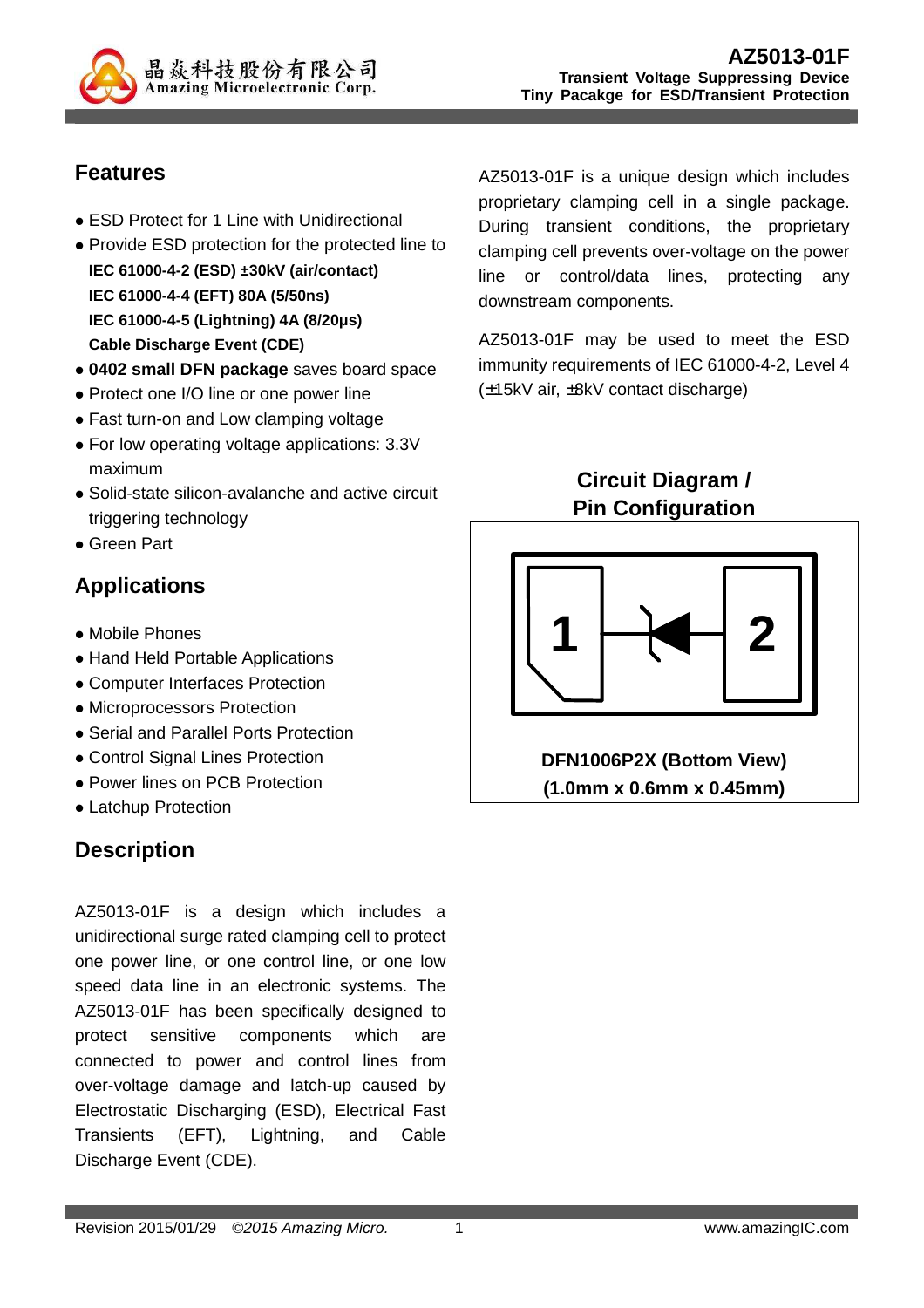

#### **SPECIFICATIONS**

| <b>ABSOLUTE MAXIMUM RATINGS</b>           |                            |                 |                      |
|-------------------------------------------|----------------------------|-----------------|----------------------|
| <b>PARAMETER</b>                          | <b>SYMBOL</b>              | <b>RATING</b>   | <b>UNITS</b>         |
| Peak Pulse Current (tp =8/20us)           | IPP                        | 4               | A                    |
| Operating Supply Voltage (pin-1 to pin-2) | $V_{DC}$                   | 3.8             |                      |
| ESD per IEC 61000-4-2 (Air)               | V <sub>ESD</sub>           | ±30             | kV                   |
| ESD per IEC 61000-4-2 (Contact)           |                            | ±30             |                      |
| <b>Lead Soldering Temperature</b>         | $T_{\rm SOL}$              | 260 (10 sec.)   | $\mathrm{C}$         |
| <b>Operating Temperature</b>              | $\mathsf{T}_{\textsf{QP}}$ | $-55$ to $+85$  | $\mathrm{C}$         |
| Storage Temperature                       | $\mathsf{T}_{\text{STO}}$  | $-55$ to $+150$ | $\mathrm{C}^{\circ}$ |

| <b>ELECTRICAL CHARACTERISTICS</b> |                        |                                             |             |            |            |              |
|-----------------------------------|------------------------|---------------------------------------------|-------------|------------|------------|--------------|
| <b>PARAMETER</b>                  | <b>SYMBOL</b>          | <b>CONDITIONS</b>                           | <b>MINI</b> | <b>TYP</b> | <b>MAX</b> | <b>UNITS</b> |
| Reverse Stand-Off                 | <b>V<sub>RWM</sub></b> | $T=25^{\circ}C$ .                           |             |            | 3.3        | $\vee$       |
| Voltage                           |                        |                                             |             |            |            |              |
| Reverse Leakage                   |                        |                                             |             |            |            |              |
| Current                           | $I_{\text{Leak}}$      | $V_{\text{RWM}} = 3.3V$ , T=25 °C.          |             |            | 1          | μA           |
| Reverse                           |                        |                                             | 4.5         |            | 6.5        | $\vee$       |
| <b>Breakdown Voltage</b>          | $V_{BV}$               | $I_{\text{RV}}$ = 1 mA, T=25 °C.            |             |            |            |              |
| <b>Forward Voltage</b>            | $V_F$                  | $I_F = 15 \text{mA}$ , T=25 <sup>o</sup> C. | 0.6         | 0.85       | 1          | $\vee$       |
| <b>ESD Clamping</b>               |                        | IEC 61000-4-2 +6kV, T=25 °C,                |             | 6.5        |            | V            |
| Voltage                           | $V_{ESD\_CL}$          | Contact mode.                               |             |            |            |              |
| Channel Input                     | $C_{\text{IN}}$        | $V_R = 0V$ , f = 1MHz, T=25 °C              |             | 55         | 65         | pF           |
| Capacitance                       |                        |                                             |             |            |            |              |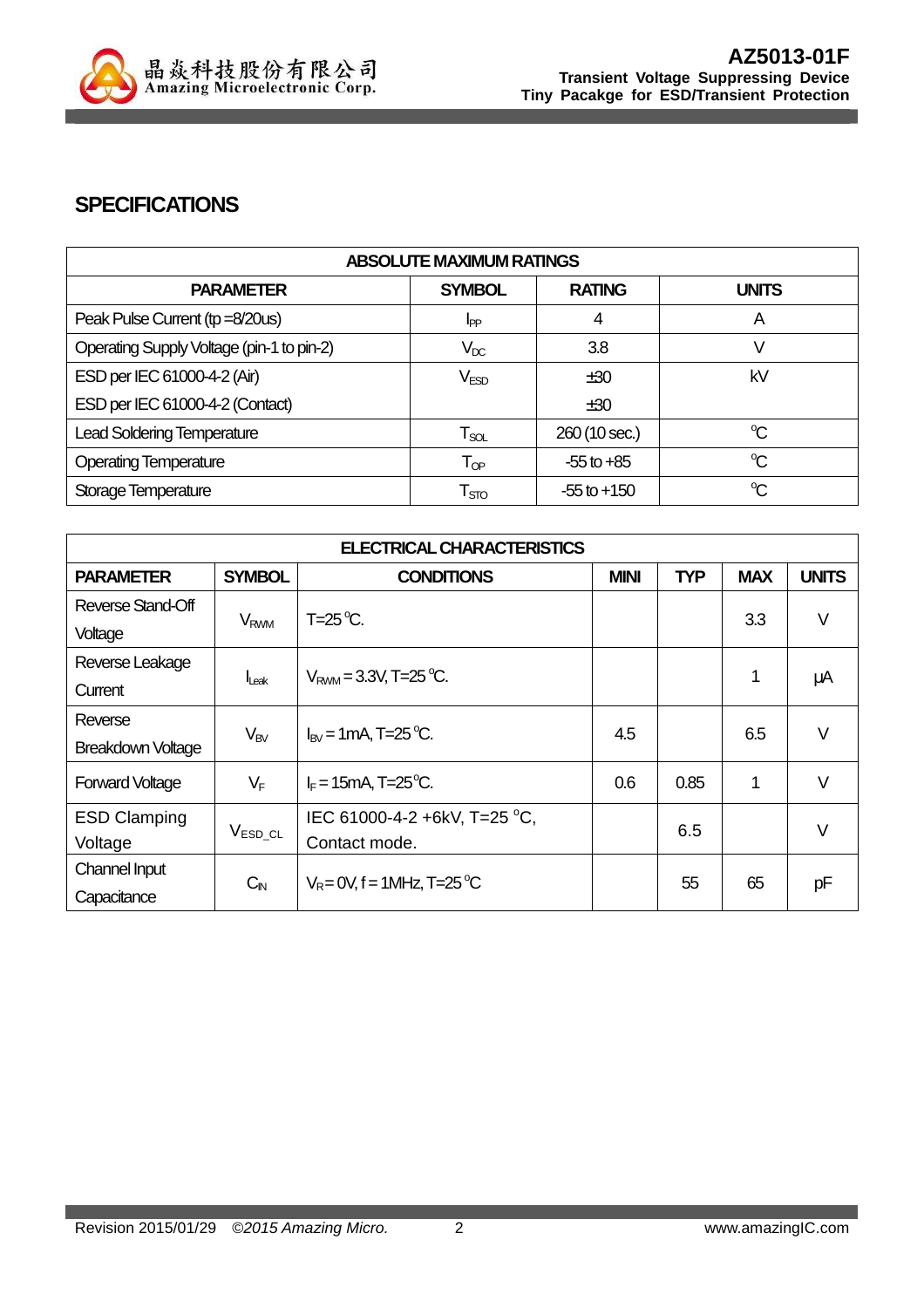

### **Typical Characteristics**

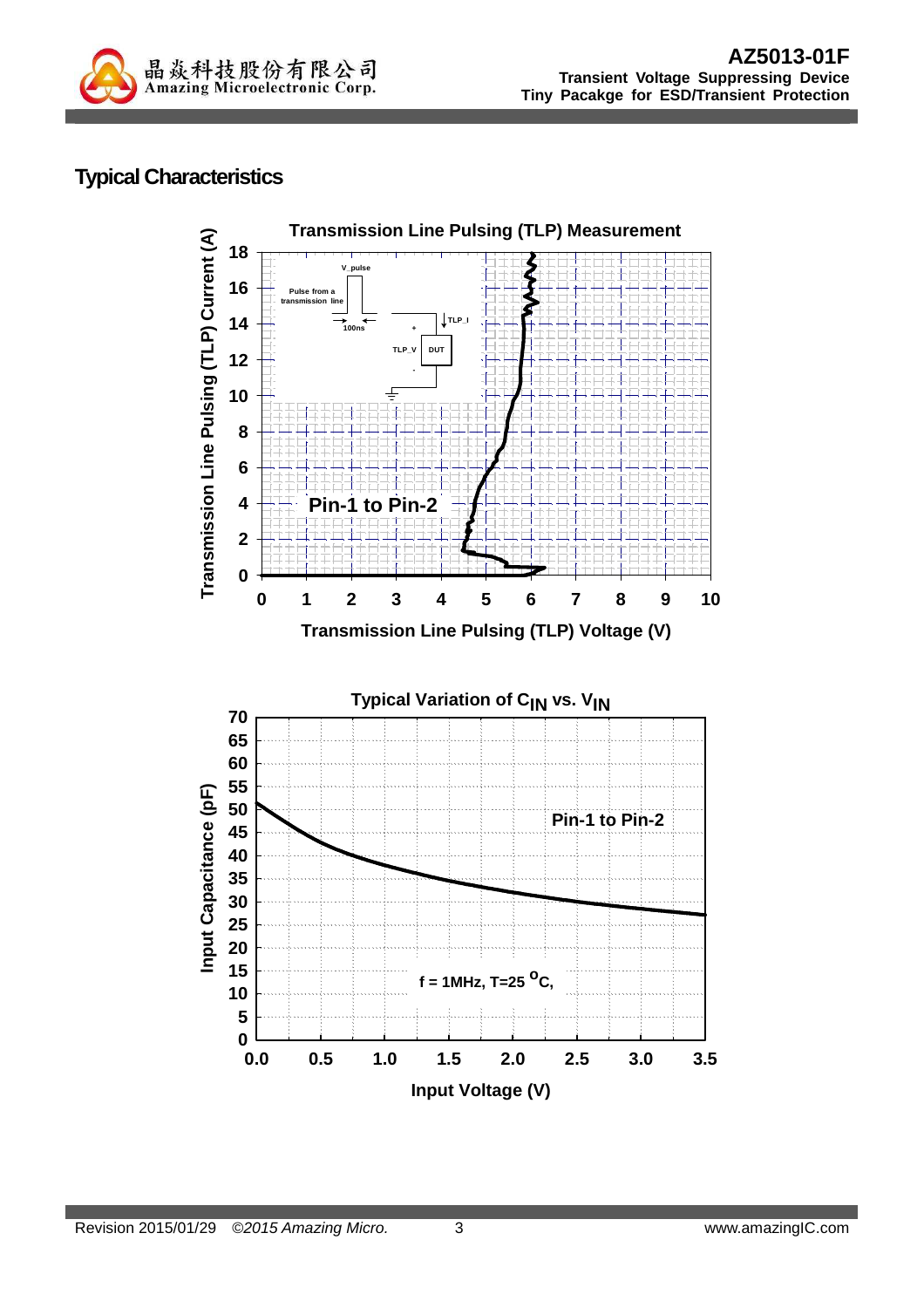

## **Applications Information**

The AZ5013-01F is designed to protect one line against System ESD/EFT/Lightning pulses by clamping them to an acceptable reference.

The usage of the AZ5013-01F is shown in Fig. 1. Protected lines, such as data lines, control lines, or power lines, are connected at pin 1. The pin 2 should be connected directly to a ground plane on the board. All path lengths connected to the pins of AZ5013-01F should be kept as short as possible to minimize parasitic inductance in the board traces.

In order to obtain enough suppression of ESD induced transient, good circuit board is critical. Thus, the following guidelines are recommended:

- Minimize the path length between the protected lines and the AZ5013-01F.
- Place the AZ5013-01F near the input terminals or connectors to restrict transient coupling.
- The ESD current return path to ground should be kept as short as possible.
- Use ground planes whenever possible.
- NEVER route critical signals near board edges and near the lines which the ESD transient easily injects to.



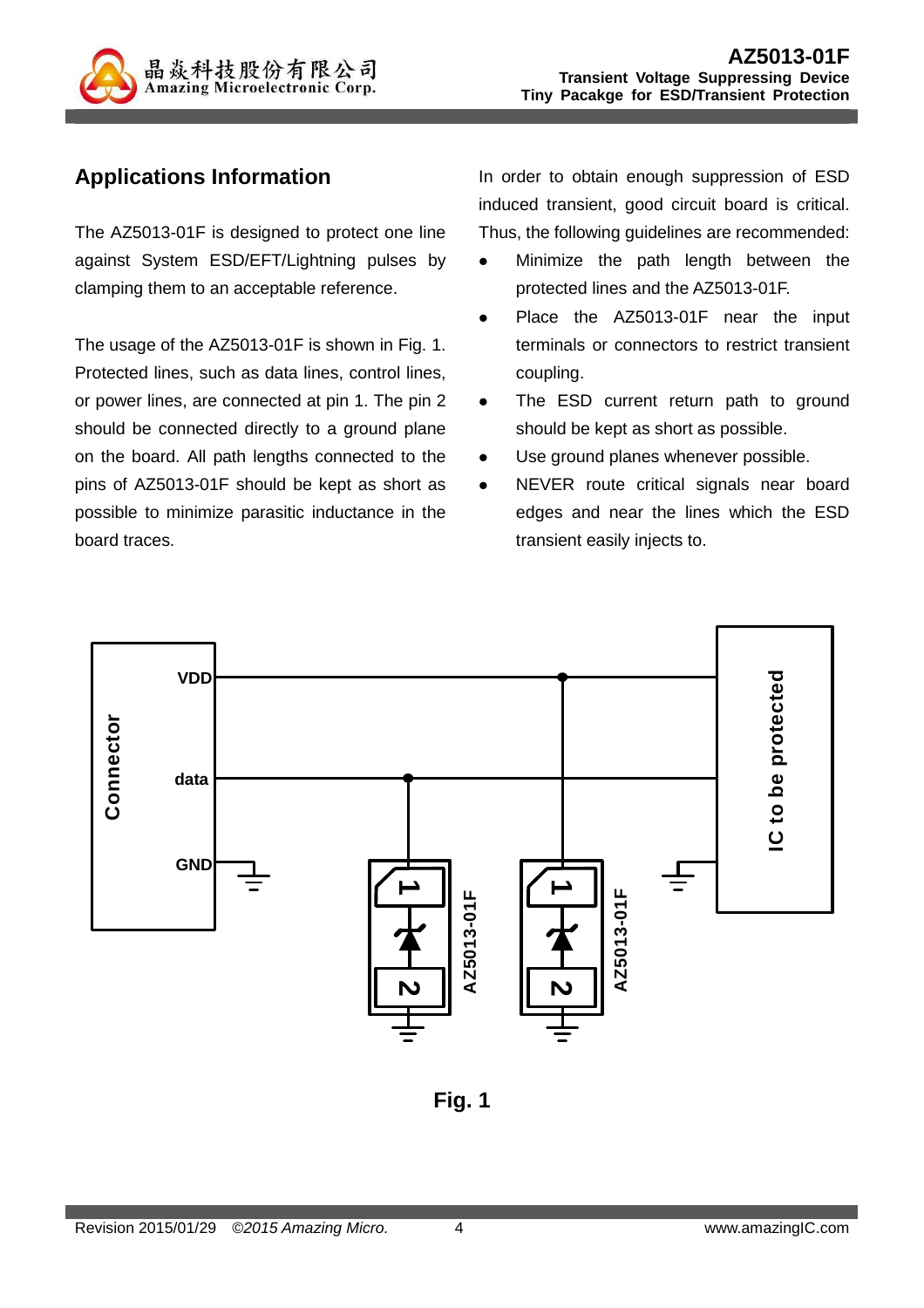

Fig. 2 shows another simplified example of using AZ5013-01F to protect the control lines, low speed data lines, and power lines from ESD transient stress.



**Fig. 2**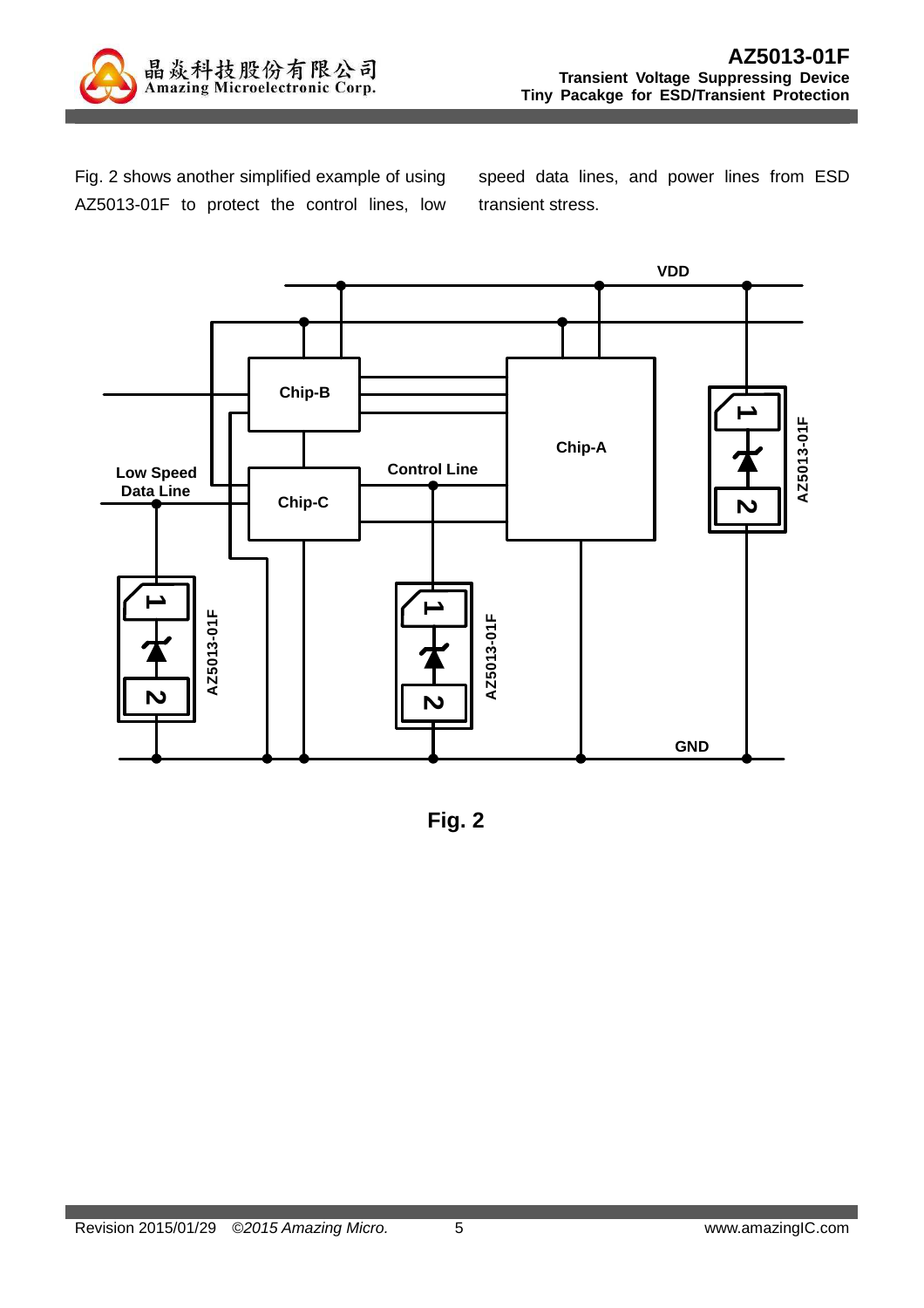

### **Mechanical Details**





|               |      | <b>Millimeters</b> | <b>Inches</b> |       |  |
|---------------|------|--------------------|---------------|-------|--|
| <b>Symbol</b> | min  | max                | min           | max   |  |
| A             | 0.95 | 1.05               | 0.037         | 0.041 |  |
| в             | 0.55 | 0.65               | 0.022         | 0.026 |  |
| C             | 0.41 | 0.50               | 0.016         | 0.020 |  |
| D             | 0.45 |                    | 0.018         |       |  |
| E             | 0.20 | 0.30               | 0.008         | 0.012 |  |
| F             | 0.45 | 0.55               | 0.018         | 0.022 |  |



#### **(Unit: mm)**

This LAND LAYOUT is for reference purposes only. Please consult your manufacturing partners to ensure your company's PCB design guidelines are met.

#### **MARKING CODE**

Notes:



**Top View** 

| <b>Part Number</b> | <b>Marking Code</b> |
|--------------------|---------------------|
| AZ5013-01F         |                     |
| (Green Part)       |                     |

Note : Green means Pb-free, RoHS, and Halogen free compliant.